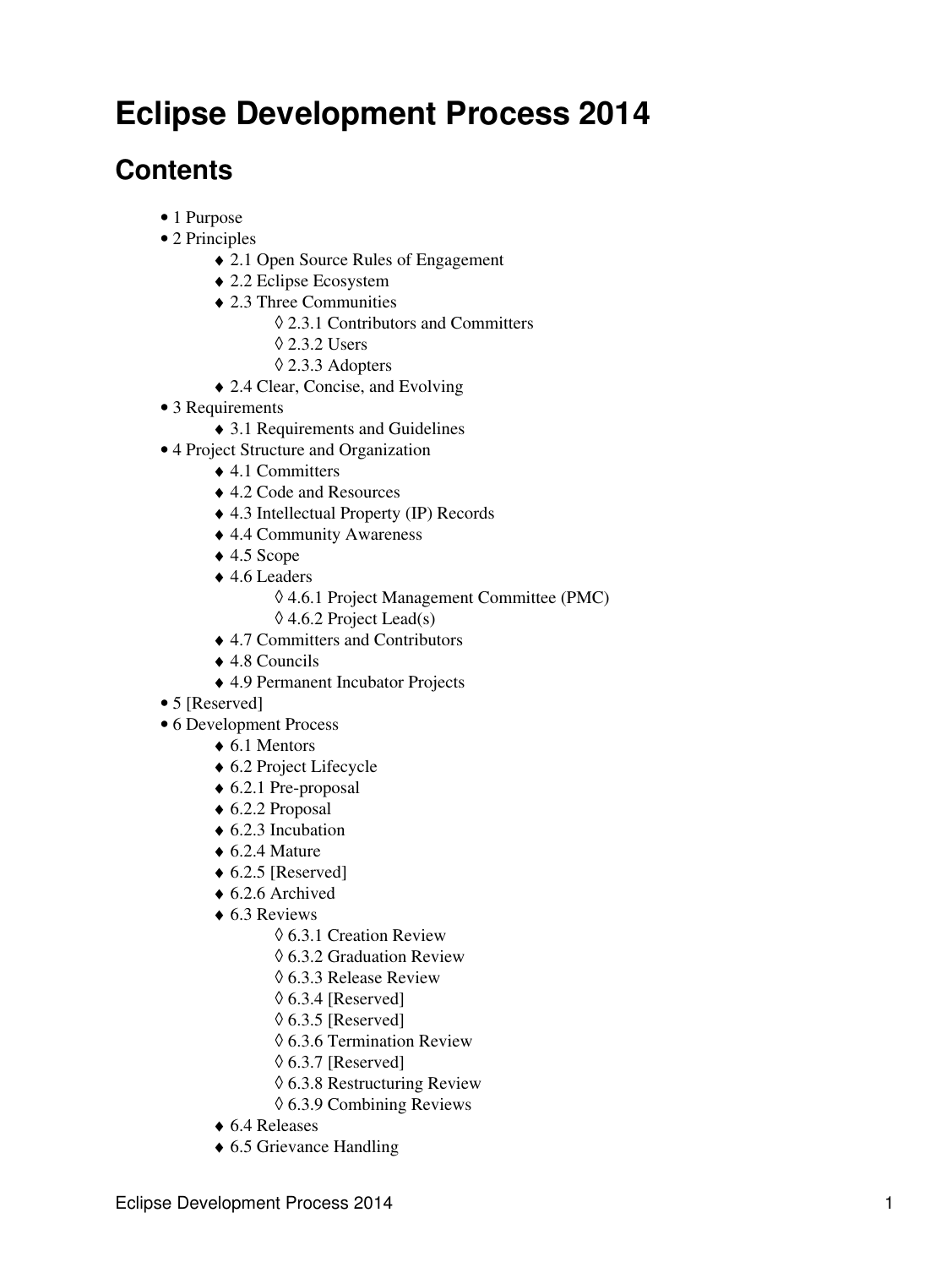- 7 Precedence
- 8 Revisions
	- $\triangle$  8.1 Revision 2.4

# **1. Purpose**

This document describes the development process for the Eclipse Foundation. In particular, it describes how the membership at large, the board of directors, other constituents of the ecosystem, and the Eclipse Management Organization (EMO) lead, influence, and collaborate with Eclipse projects to achieve these Eclipse purposes:

*The Eclipse technology is a vendor-neutral, open development platform supplying frameworks and exemplary, extensible tools (the 'Eclipse Platform'). Eclipse Platform tools are exemplary in that they verify the utility of the Eclipse frameworks, illustrate the appropriate use of those frameworks, and support the development and maintenance of the Eclipse Platform itself; Eclipse Platform tools are extensible in that their functionality is accessible via documented programmatic interfaces. The purpose of Eclipse Foundation Inc., is to advance the creation, evolution, promotion, and support of the Eclipse Platform and to cultivate both an open source community and an ecosystem of complementary products, capabilities, and services.*

This document has the following sections:

- *Principles* outlines the basic principles upon which the development process is based.
- *Requirements* describes the requirements that the Eclipse community has for its development process.
- *Structure and Organization* specifies the structure and organization of the projects and project community at Eclipse.
- *Development Process* outlines the lifecycle and processes required of all Eclipse projects.

# **2. Principles**

The following describes the guiding principles used in developing this development process.

### **2.1 Open Source Rules of Engagement**

- **Open** Eclipse is open to all; Eclipse provides the same opportunity to all. Everyone participates with the same rules; there are no rules to exclude any potential contributors which include, of course, direct competitors in the marketplace.
- **Transparent** Project discussions, minutes, deliberations, project plans, plans for new features, and other artifacts are open, public, and easily accessible.
- **Meritocracy** Eclipse is a meritocracy. The more you contribute the more responsibility you will earn. Leadership roles in Eclipse are also merit-based and earned by peer acclaim.

### **2.2 Eclipse Ecosystem**

Eclipse as a brand is the sum of its parts (all of the projects), and projects should strive for the highest possible quality in extensible frameworks, exemplary tools, transparent processes, and project openness.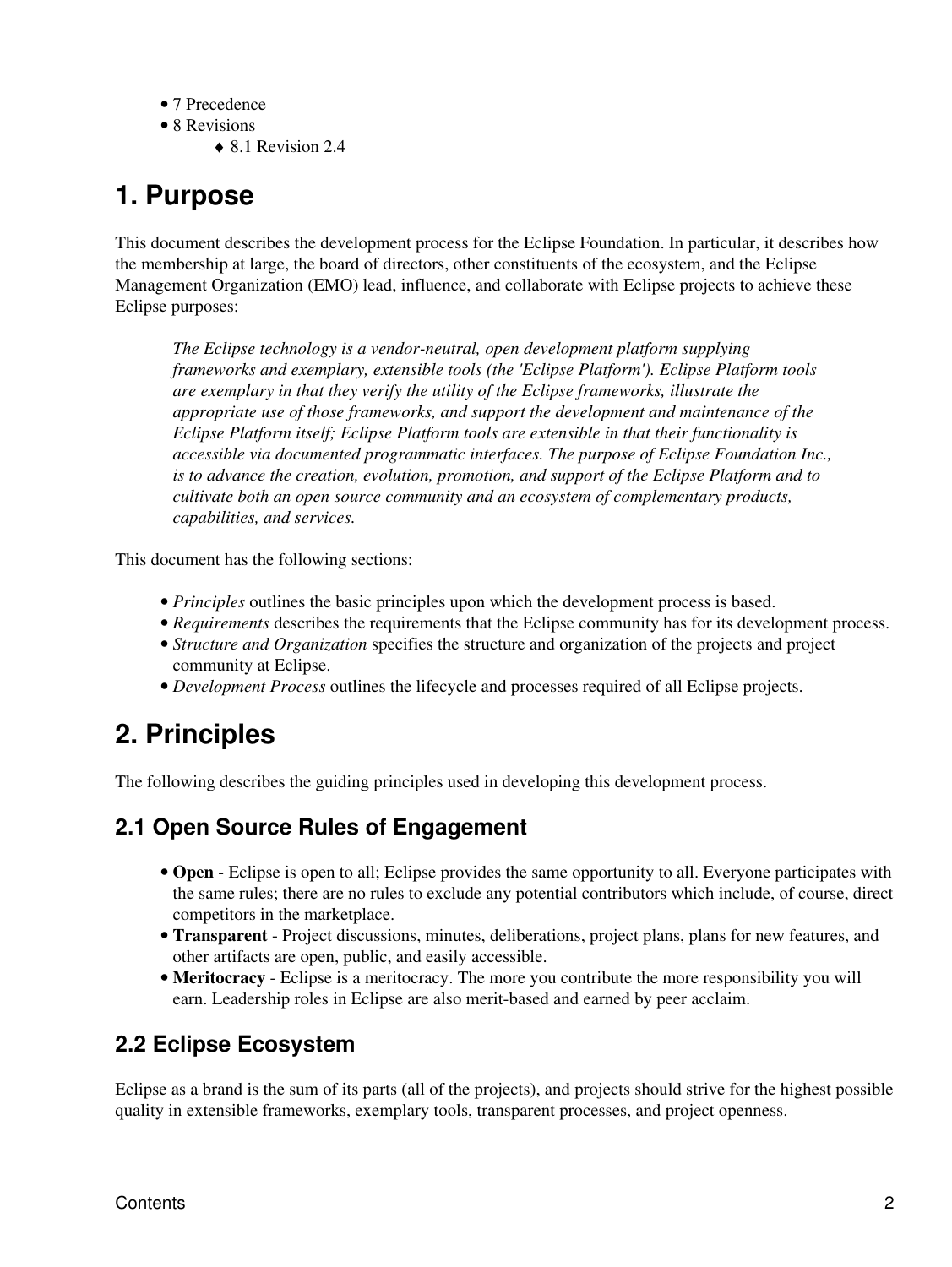The Eclipse Foundation has the responsibility to *...cultivate...an ecosystem of complementary products, capabilities, and services...* . It is therefore a key principle that the Eclipse Development Process ensures that the projects are managed for the benefit of both the open source community and the ecosystem members. To this end, all Eclipse projects are required to:

- communicate their project plans and plans for new features (major and minor) in a timely, open and transparent manner;
- create platform quality frameworks capable of supporting the building of commercial grade products on top of them; and
- ship extensible, exemplary tools which help enable a broad community of users

### **2.3 Three Communities**

Essential to the purposes of the Eclipse Foundation is the development of three inter-related communities around each project:

### **2.3.1 Contributors and Committers**

A thriving, diverse, and active community of developers is the key component of any Eclipse project. Ideally, this community should be an open, transparent, inclusive, and diverse community of committers and (non-committer) contributors. Attracting new contributors and committers to an open source project is time consuming and requires active recruiting, not just passive "openness". The project leadership must make reasonable efforts to encourage and nurture promising new contributors.

### **2.3.2 Users**

An active and engaged user community is proof-positive that the project's exemplary tools are useful and needed. Furthermore, a large user community is one of the key factors in creating a viable ecosystem around an Eclipse project, thus encouraging additional open source and commercial organizations to participate. Like all good things, a user community takes time and effort to bring to fruition, but once established is typically self-sustaining.

### **2.3.3 Adopters**

An active and engaged adopter/plug-in developer community is the only way to prove that an Eclipse project is providing extensible frameworks and extensible tools accessible via documented APIs. Reuse of the frameworks within the companies that are contributing to the project is necessary, but not sufficient to demonstrate an adopter community. Again, creating, encouraging, and nurturing an adopter community outside of the project's developers takes time, energy, and creativity by the project leadership, but is essential to the project's long-term open source success.

The Eclipse community considers the absence of any one or more of these communities as proof that the project is not sufficiently open, transparent, and inviting, and/or that it has emphasized tools at the expense of extensible frameworks or vice versa.

### **2.4 Clear, Concise, and Evolving**

It is an explicit goal of the development process to be as clear and concise as possible so as to help the project teams navigate the complexities, avoid the pitfalls, and become successful as quickly as possible.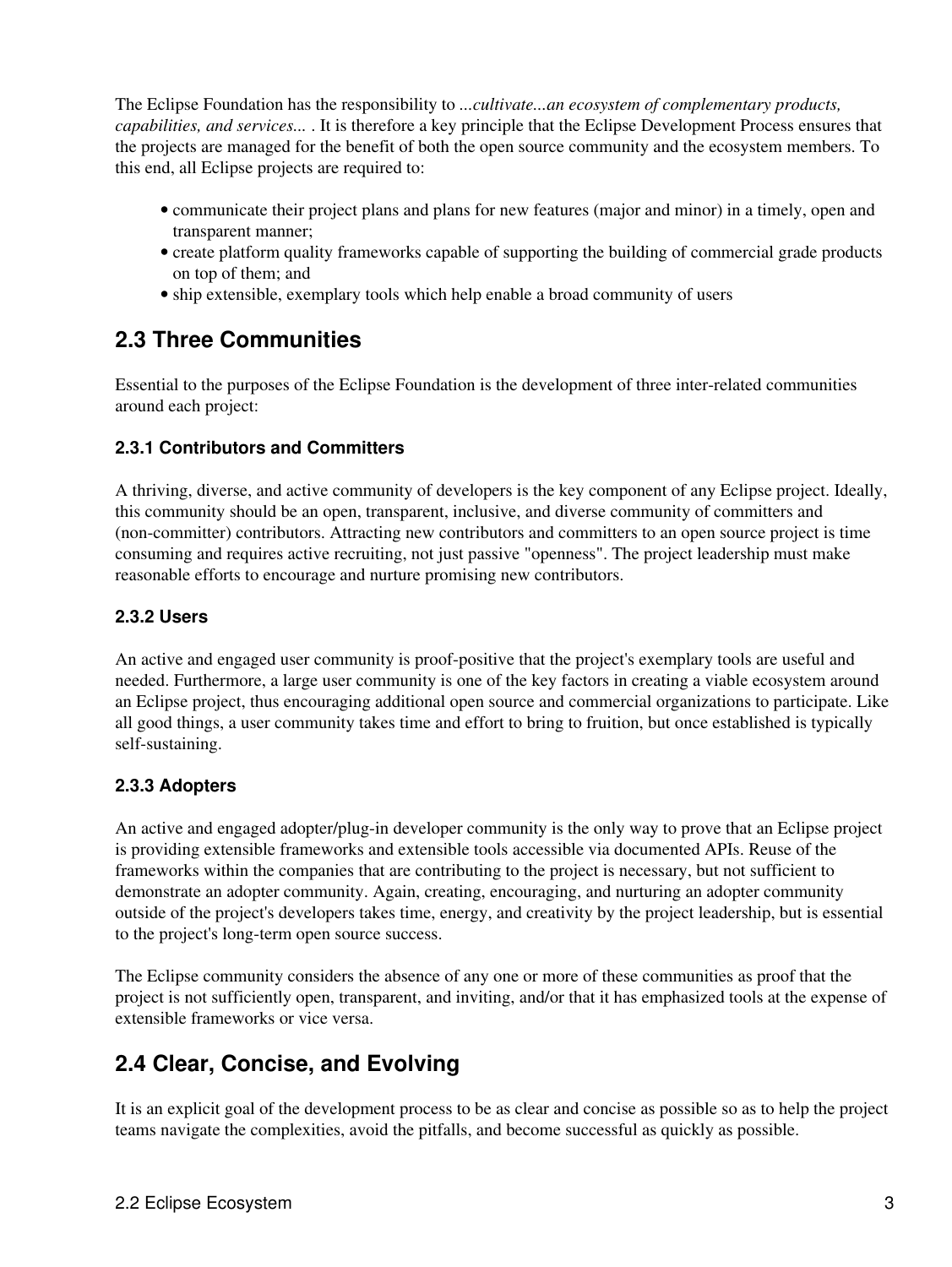This document imposes requirements and constraints on the operation of the projects, and it does so on behalf of the larger Eclipse community. It is an explicit goal of the development process to provide as much freedom and autonomy to the projects as possible while ensuring the collective qualities benefit the entire Eclipse community.

Similarly, this document should not place undue constraints on the EMO or the board that prevent them from governing the process as necessary. We cannot foresee all circumstances and as such should be cautious of being overly prescriptive and/or requiring certain fixed metrics.

The frameworks, tools, projects, processes, community, and even the definition of quality continues to, and will continue to, evolve. Creating rules or processes that force a static snapshot of any of these is detrimental to the health, growth, and ecosystem impact of Eclipse.

Part of the strength of this document is in what it does not say, and thus opens for community definition through convention, guidelines, and public consultation. A document with too much structure becomes too rigid and prevents the kind of innovation and change we desire for Eclipse. In areas where this document is vague, we expect the projects and members to engage the community-at-large to clarify the current norms and expectations.

## **3. Requirements**

This document and any additional criteria as established by the EMO contains requirements, recommendations, and suggestions.

Required - Certain responsibilities and behaviors are required of participants in Eclipse open source projects. Projects that fail to perform the required behaviors will be terminated by the EMO. In keeping with the guiding principles, the number of requirements must be kept to an absolute minimum.

Guideline - Other responsibilities and behaviors are recommended best practices. Collectively, we have learned that projects are more likely to be successful if the team members and leaders follow these recommendations. Projects are strongly encouraged to follow these recommendations, but will not be penalized by this process if they do not.

### **3.1 Requirements and Guidelines**

This document is entirely composed of requirements. In addition to the requirements specified in this development process, the EMO is instructed to clarify, expand, and extend this process by creating a set of Eclipse project development guidelines to advance the creation, evolution, promotion, and support of the Eclipse Platform and to cultivate both an open source community and an ecosystem of complementary products and services.

The EMO is not permitted to override or ignore the requirements listed in this document without the express written endorsement of the board of directors.

# **4. Project Structure and Organization**

A project is the main operational unit at Eclipse. Specifically, all open source software development at Eclipse occurs within the context of a project. Projects have leaders, developers, code, builds, downloads, websites, and more. Projects are more than just the sum of their many parts, they are the means by which open source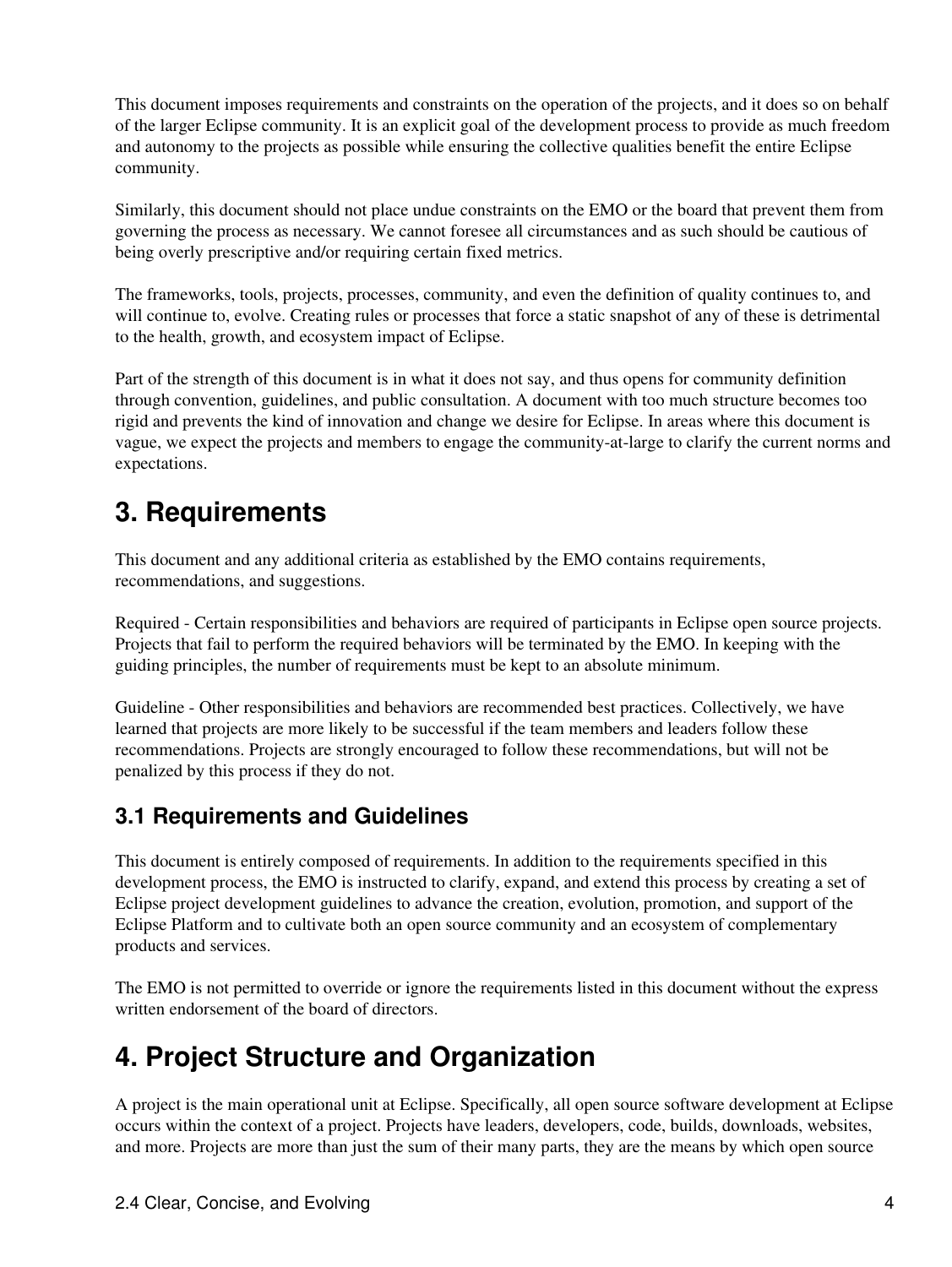work is organized when presented to the communities of developers, adopters, and users. Projects provide structure that helps developers expose their hard work to a broad audience of consumers.

Eclipse projects are organized hierarchically. A special type of project, "top-level" projects, sit at the top of the hierarchy. Each top-level project contains one or more projects. Each project may itself contain zero or more projects. A project that has one or more projects is said to be the "parent" of those projects. A project that has a parent is oftentimes referred to as a "subproject". The term project refers to either a top-level project or a subproject.

The descendants of a project are the project itself and transitive closure of its child projects. The top parent of a project is the top-level project at the top of the hierarchy.

Projects are the unit entity for:

- committers:
- code and releases;
- intellectual property (IP) records; and
- community awareness

As defined by Bylaws of Eclipse Foundation - Article VII, the "Eclipse Management Organization" (EMO) consists of the Eclipse Foundation staff and the councils. The term EMO(ED), when discussing an approval process, refers to the subset of the EMO consisting of the executive director and whomever he or she may delegate that specific approval authority to.

### **4.1 Committers**

Each project has exactly one set of committers. Each project's set of committers is distinct from that of any other project, including subprojects or parent projects. All project committers have equal rights and responsibilities within the project. Partitioning of responsibility within a project is managed using social convention. A project may, for example, divide itself into logical partitions of functionality; it is social convention that prevents committers from one logical partition from doing inappropriate work in another. If finer-grained management of committer responsibilities is required, a project should consider partitioning (via a Restructuring Review) into two or more subprojects.

The committers of a project have the exclusive right to elect new committers to their project; no other group, including a parent project, can force a project to accept a new committer.

There is no roll-up of committers: the set of committers on a project is exactly that set of people who have been explicitly elected into that role for the project (i.e. being a committer on a subproject does not give you any automatic rights on the "parent" project or any child project).

In practical terms, each project has a single UNIX group of its committers that provides write-access to the project's resources. Pictorially below, we see that a project, in addition to the various resources and committers it has, can also have zero or more subprojects. Each of these subprojects has its own distinct set of committers and resources.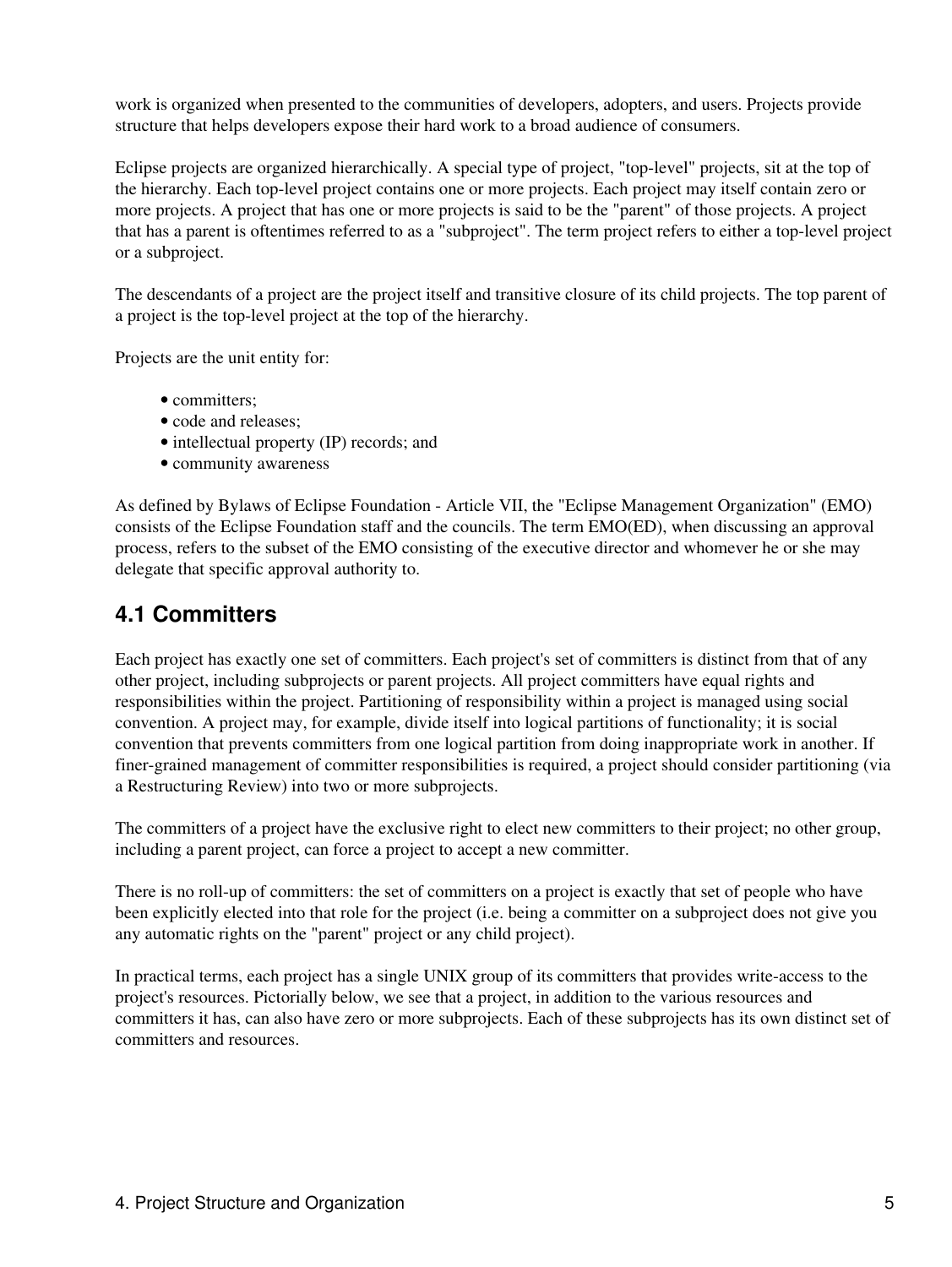### **4.2 Code and Resources**

Each project owns and maintains a collection of resources.

Resources may include source code, a project website, space on the downloads server, access to build resources, and other services provided by the Eclipse Foundation infrastructure. The exact infrastructure provided by the Eclipse Foundation varies over time and is defined outside this process document.

A project is not strictly required to make use of all the resources made available; a project might, for example, opt to *not* maintain a source code repository. Such a project might operate as an organizational unit, or container, for several subprojects. Similarly, a project might opt to provide a consolidated website, build and/or download site for its subprojects (the subprojects would then not require those resources for themselves).

Namespaces are assigned to a project by the EMO. All project source code must be organized in the assigned namespaces and projects can only release code under their own namespace (that is, they cannot infringe on another Eclipse project's namespace). Projects should work with their PMCs and the EMO to request exceptions to this rule, and with their mentors and PMC if there are questions regarding the use of the namespace.

### **4.3 Intellectual Property (IP) Records**

A project at any level may receive IP clearance for contributions and third-party libraries. IP approval will often include the same approval for all descendant projects. However, IP clearance will only be granted at the most appropriate technical level.

### **4.4 Community Awareness**

Projects are the level of communication with the larger Eclipse community and ecosystem. Projects may either have their own communications (website, mailing lists, forums/newsgroups, etc) or they may be part of a parent project's communications (website, mailing list, forums/newsgroups, etc). In either case, the project is required to maintain an open and public communication channel with the Eclipse community including, but not limited to, project plans, schedules, and design discussions.

All projects must make the communication channels easy to find. Projects are further required to make the separate communication channels of their child projects (if any) easy to find.

Any project in the incubation phase must correctly identify its website and releases. A project with at least one descendant project in incubation phase must correctly annotate its own website so as to notify the Eclipse community that incubating projects exist in its hierarchy. Any release containing code from an incubation phase project must be correctly labeled, i.e., the incubation phase is viral and expands to cover all releases in which it is included.

### **4.5 Scope**

Each top-Level project has a charter which describes the purpose, scope, and operational rules for the top-level project. The charter should refer to, and describe any refinements to, the provisions of this development process. The board of directors approves the charter of each top-level project.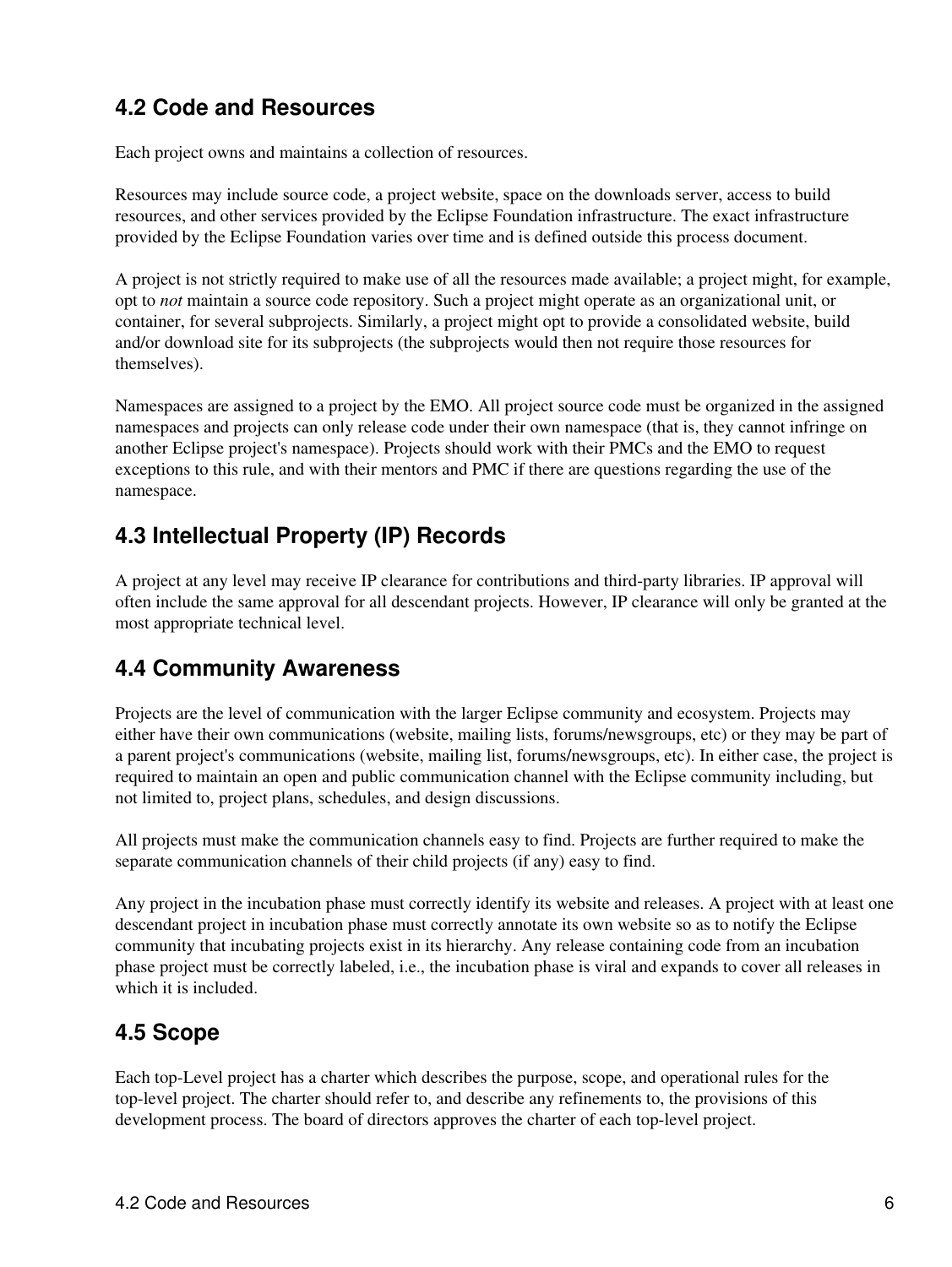Subprojects do not have separate charters; subprojects operate under the charter of their parent top-Level project.

All projects have a defined scope and all initiatives within that project are required to reside within that scope. Initiatives and code that is found to be outside the scope of a project may result in the termination of the project. The scope of top-level projects is part of the charter, as approved by the board of directors of the Eclipse Foundation.

The scope of a subproject is defined by the initial project proposal as reviewed and approved by the Project Management Committee (PMC) (as further defined below) of the project's top parent and by the EMO. A project's scope must be a subset of its parent's scope.

### **4.6 Leaders**

There are two different types of project leadership at Eclipse: The Project Management Committee (PMC) and project leads. Both forms of leadership are required to:

- ensure that their project is operating effectively by guiding the overall direction and by removing obstacles, solving problems, and resolving conflicts;
- operate using open source rules of engagement: meritocracy, transparency, and open participation; and
- ensure that the project and its subprojects (if any) conform to the Eclipse Foundation IP policy and procedures.

The leadership chain for a project is composed of the project's project lead(s), the leadership of the parent project (if any), the PMC leads and PMC members for the top-level project, the EMO, and the EMO(ED).

In exceptional situations—such as projects with zero active committers, disruptive committers, or no effective project leads—the project leadership chain has the authority to make changes (add, remove) to the set of committers and/or project leads of that project, and otherwise act on behalf of the project lead.

#### **4.6.1 Project Management Committee (PMC)**

Top-level projects are managed by a Project Management Committee (PMC). A PMC has one or more PMC leads and zero or more PMC Members. Together the PMC provides oversight and overall leadership for the projects that fall under their top-level project. The PMC as a whole, and the PMC leads in particular, are ultimately responsible for ensuring that the Eclipse Development Process is understood and followed by their projects. The PMC is additionally responsible for maintaining the top-level project's charter.

PMC leads are approved by the board of directors; PMC members are elected by the existing PMC leads and members, and approved by the EMO(ED).

#### **4.6.2 Project Lead**

Eclipse projects are managed by one or more project leads. Project leads are responsible for ensuring that their project's committers are following the Eclipse Development Process, and that the project is engaging in the right sorts of activities to develop vibrant communities of users, adopters, and contributors. The initial project leads are appointed and approved in the creation review. Subsequently, additional project leads must be elected by the project's committers and approved by the project's PMC and the EMO(ED).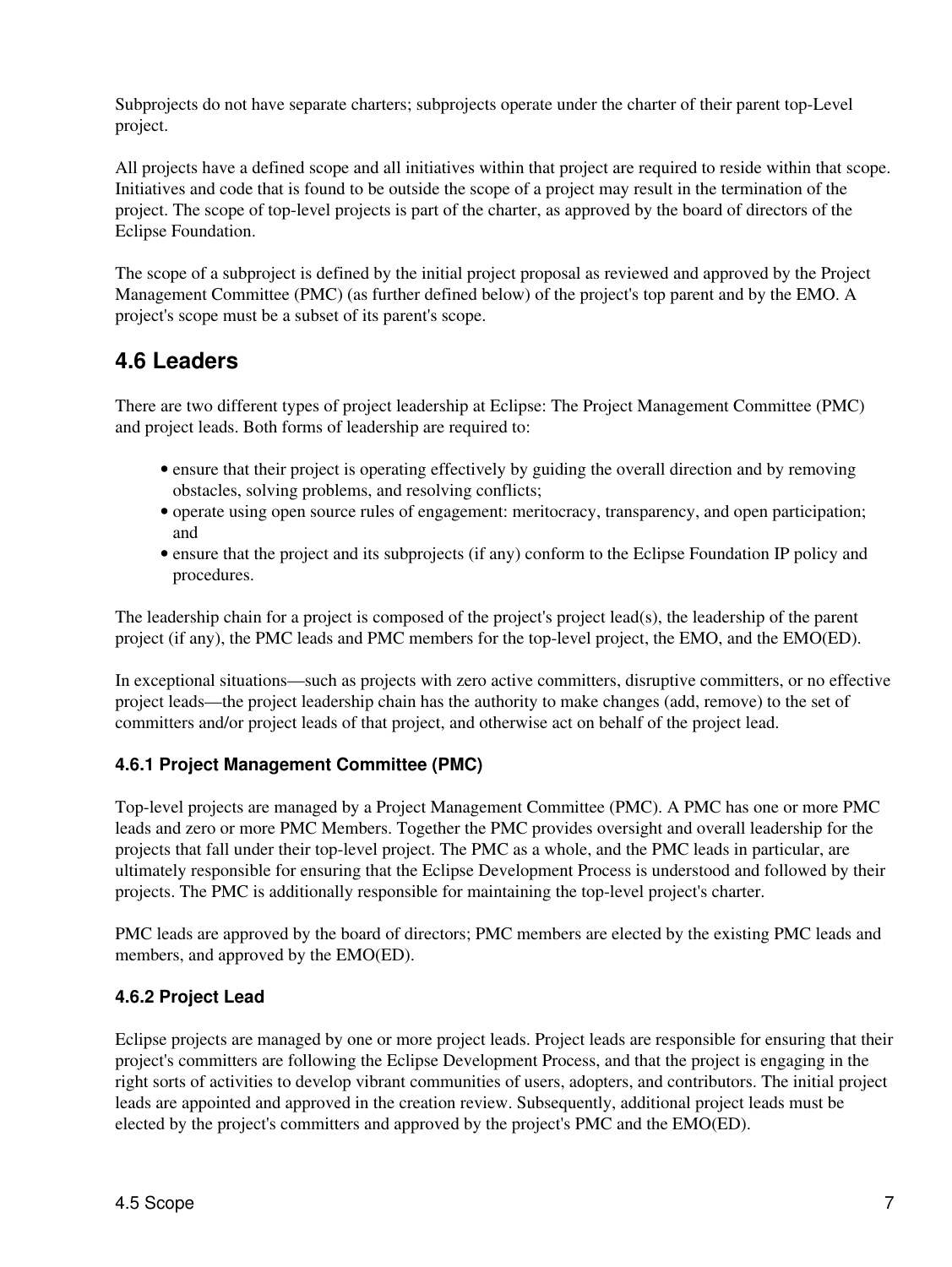In the unlikely event that a project lead becomes disruptive to the process or ceases to contribute for an extended period, the individual may be removed by the unanimous vote of the remaining project leads (if there are at least two other project leads), or unanimous vote of the project's PMC.

### **4.7 Committers and Contributors**

Each project has a development team, led by the project leaders. The development team is composed of committers and contributors. Contributors are individuals who contribute code, fixes, tests, documentation, or other work that is part of the project. Committers have write access to the project's resources (source code repository, bug tracking system, website, build server, downloads, etc.) and are expected to influence the project's development.

Contributors who have the trust of the project's committers can, through election, be promoted committer for that project. The breadth of a committer's influence corresponds to the breadth of their contribution. A development team's contributors and committers may (and should) come from a diverse set of organizations. A committer gains voting rights allowing them to affect the future of the project. Becoming a committer is a privilege that is earned by contributing and showing discipline and good judgment. It is a responsibility that should be neither given nor taken lightly, nor is it a right based on employment by an Eclipse member company or any company employing existing committers.

The election process begins with an existing committer on the same project nominating the contributor. The project's committers will vote for a period of no less than one week of standard business days. If there are at least three (3) positive votes and no negative votes within the voting period, the contributor is recommended to the project's PMC for commit privileges. If there are three (3) or fewer committers on the project, a unanimous positive vote of all committers is substituted. If the PMC approves, and the contributor signs the appropriate committer legal agreements established by the EMO (wherein, at the very least, the developer agrees to abide by the Eclipse Intellectual Property Policy), the contributor becomes a committer and is given write access to the source code for that project.

At times, committers may become inactive for a variety of reasons. The decision making process of the project relies on active committers who respond to discussions and vote in a constructive and timely manner. The project leads are responsible for ensuring the smooth operation of the project. A committer who is disruptive, does not participate actively, or has been inactive for an extended period may have his or her commit status revoked by the project leads. Unless otherwise specified, "an extended period" is defined as "no activity for more than six months".

Active participation in the user communication channels and the appropriate developer mailing lists is a responsibility of all committers, and is critical to the success of the project. Committers are required to monitor and contribute to the user communication channels.

Committers are required to monitor the mailing lists associated with the project. This is a condition of being granted commit rights to the project. It is mandatory because committers must participate in votes (which in some cases require a certain minimum number of votes) and must respond to the mailing list in a timely fashion in order to facilitate the smooth operation of the project. When a committer is granted commit rights they will be added to the appropriate mailing lists. A committer must not be unsubscribed from a developer mailing list unless their associated commit privileges are also revoked.

Committers are required to track, participate in, and vote on, relevant discussions in their associated projects. There are three voting responses:  $+1$  (yes),  $-1$  (no, or veto), and 0 (abstain).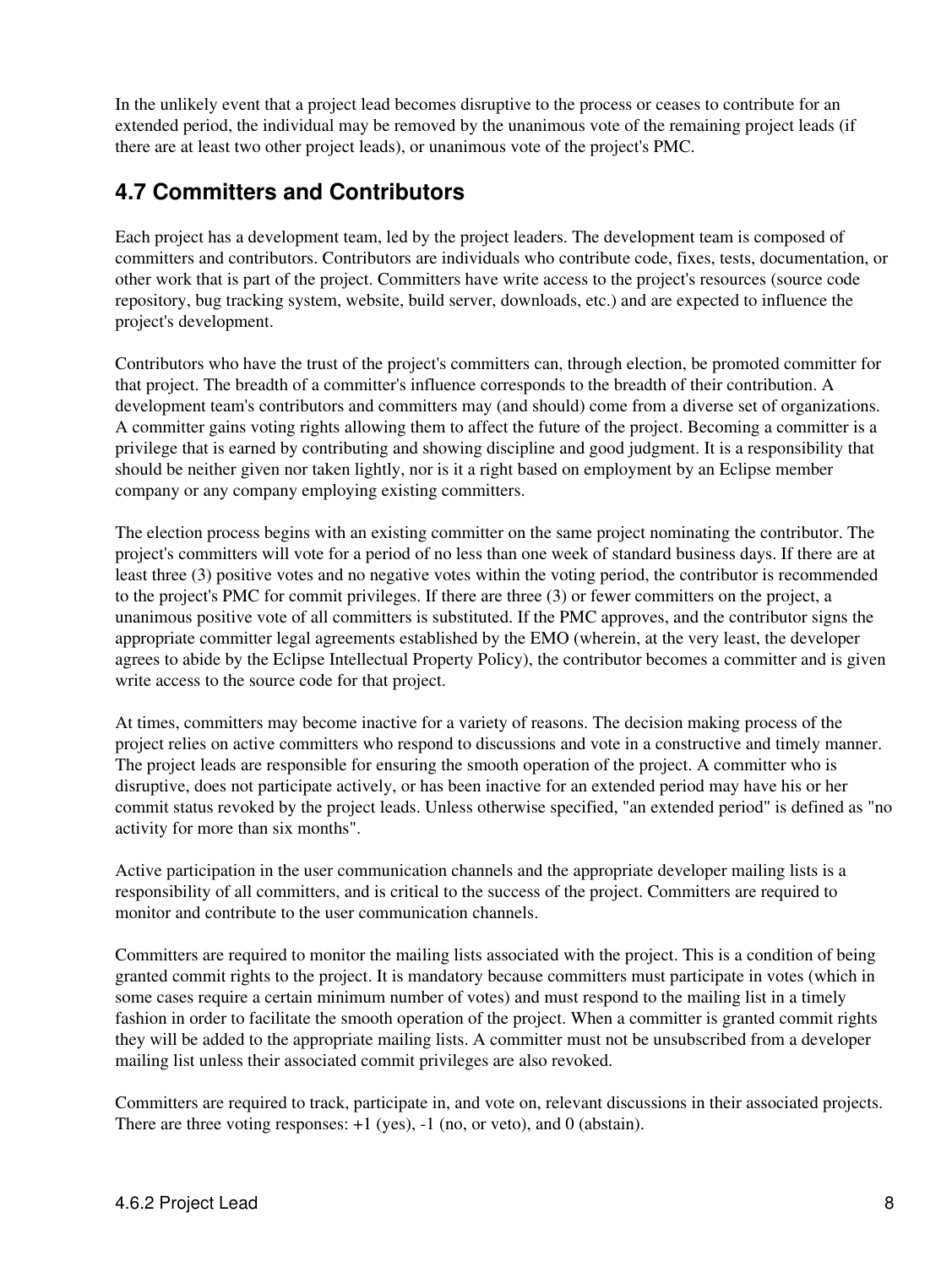Committers are responsible for proactively reporting problems in the bug tracking system, and annotating problem reports with status information, explanations, clarifications, or requests for more information from the submitter. Committers are responsible for updating problem reports when they have done work related to the problem.

Committer, PMC lead or member, project lead, and council representative(s) are roles; an individual may take on more than one of these roles simultaneously.

### **4.8 Councils**

The councils defined in the bylaws, section VII are comprised of strategic members and PMC representatives. The councils help guide the projects as follows:

- The Planning Council is responsible for establishing a coordinated simultaneous release (a.k.a, "the release train"). The Planning Council is further responsible for cross-project planning, architectural issues, user interface conflicts, and all other coordination and integration issues. The Planning Council discharges its responsibility via collaborative evaluation, prioritization, and compromise.
- The Architecture Council is responsible for (i) monitoring, guiding, and influencing the software architectures used by projects, (ii) new project mentoring, and (iii) maintaining and revising the Eclipse Development Process. Membership in the Architecture Council is per the bylaws through strategic membership, PMCs, and by appointment. The Architecture Council will, at least annually, recommend to the EMO(ED), Eclipse Members who have sufficient experience, wisdom, and time to be appointed to the Architecture Council and serve as mentors. Election as a mentor is a highly visible confirmation of the Eclipse community's respect for the candidate's technical vision, good judgement, software development skills, past and future contributions to Eclipse. It is a role that should be neither given nor taken lightly. Appointed members of the Architecture Council are appointed to two year renewable terms.

### **4.9 Permanent Incubator Projects**

A project may designate a subproject as a "permanent incubator". A permanent incubator is a project that is intended to perpetually remain in the incubation phase. Permanent incubators are an excellent place to innovate, test new ideas, grow functionality that may one day be moved into another project, and develop new committers.

Permanent incubator projects never have releases; they cannot participate in the annual simultaneous release. Permanent incubators may have builds, and downloads. They conform to the standard incubation branding requirements and are subject to the IP due diligence rules outlined for incubating projects. Permanent incubators do not graduate.

The scope of a permanent incubator project must fall within the scope of its parent project. The committer group of the permanent incubator project must overlap with that of the parent project (at least one committer from the parent project must be a committer for the incubator). Permanent incubator projects do not require Architecture Council mentors (the parent project's committers are responsible for ensuring that the incubator project conforms to the rules set forth by the Eclipse Development Process).

A permanent incubator project must be designated as such by including the word "incubator" in its name (e.g. "Eclipse Incubator"). To do otherwise is considered exceptional and requires approval from the PMC and EMO(ED).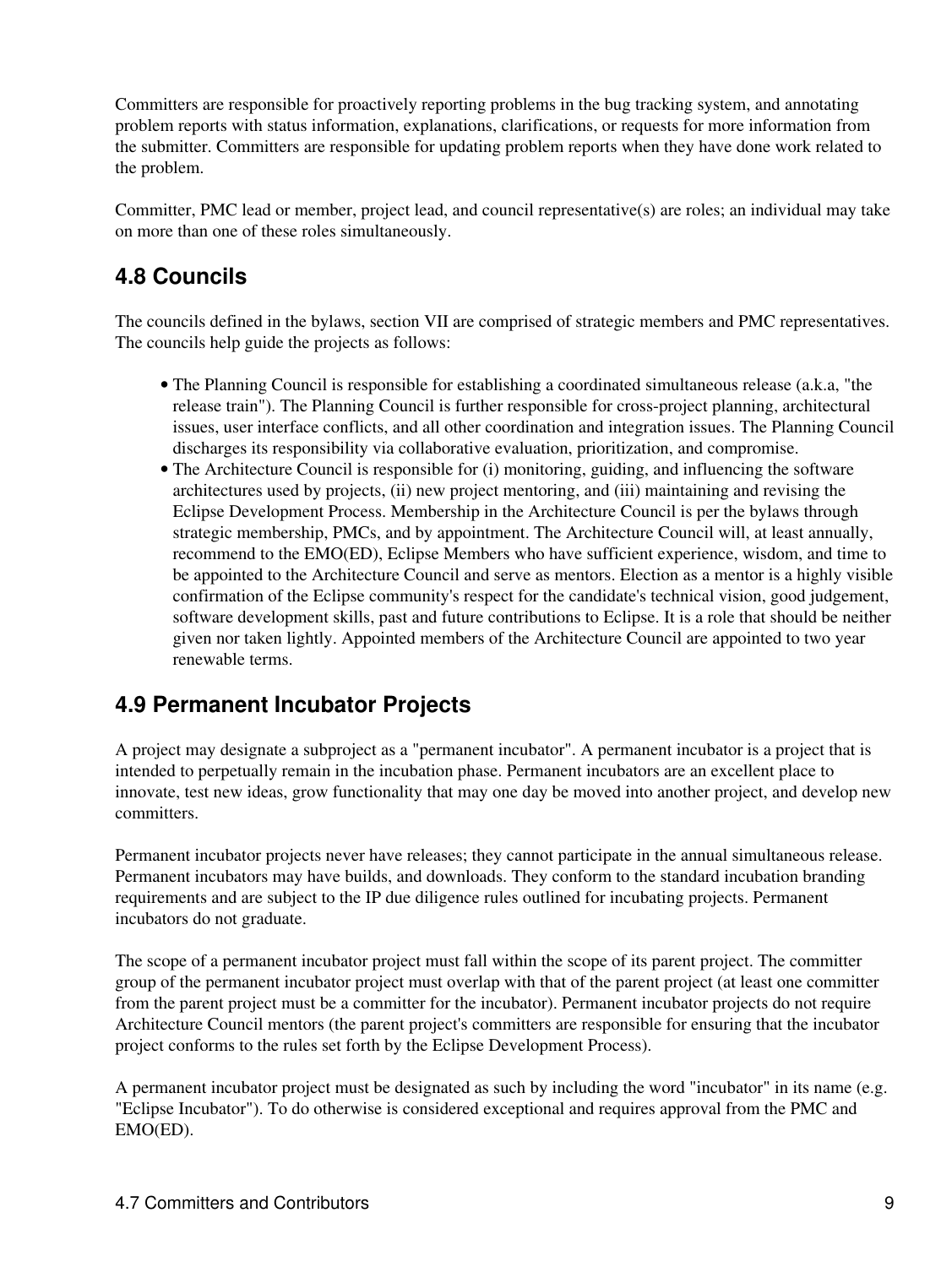Only top-level projects and projects in the mature phase may create a permanent incubator. Permanent incubator projects are created upon request; a creation review is not required.

# **5. [Reserved]**

## **6. Development Process**

Projects must work within their scope. Projects that desire to expand beyond their current scope must seek an enlargement of their scope using a public review as described below. Further, projects must fit within the scope defined by their containing projects and the scope defined in the charter of their top-level project.

Projects must provide advanced notification of upcoming features and frameworks via their project plan.

### **6.1 Mentors**

New project proposals are required to have at least two mentors. Mentors must be members of the Architecture Council. The mentors must be listed in the proposal. Mentors are required to monitor and advise the new project during its incubation phase; they are released from that duty once the project graduates to the mature phase.

### **6.2 Project Lifecycle**

Projects go through distinct phases. The transitions from phase to phase are open and transparent public reviews.

#### **6.2.1 Pre-proposal**

An individual or group of individuals declares their interest in, and rationale for, establishing a project. The EMO will assist such groups in the preparation of a project proposal.

The pre-proposal phase ends when the proposal is published by EMO and announced to the membership by the EMO.

#### **6.2.2 Proposal**

The proposers, in conjunction with the destination PMC and the community, collaborate in public to enhance, refine, and clarify the proposal. Mentors for the project must be identified during this phase.

The proposal phase ends with a creation review, or withdrawal. The proposal may be withdrawn by the proposers at any point before the start of a creation review. The EMO will withdraw a proposal that has been inactive for more than six months.

#### **6.2.3 Incubation**

The purpose of the incubation phase is to establish a fully-functioning open-source project. In this context, incubation is about developing the process, the community, and the technology. Incubation is a phase rather than a place: new projects may be incubated under any existing project.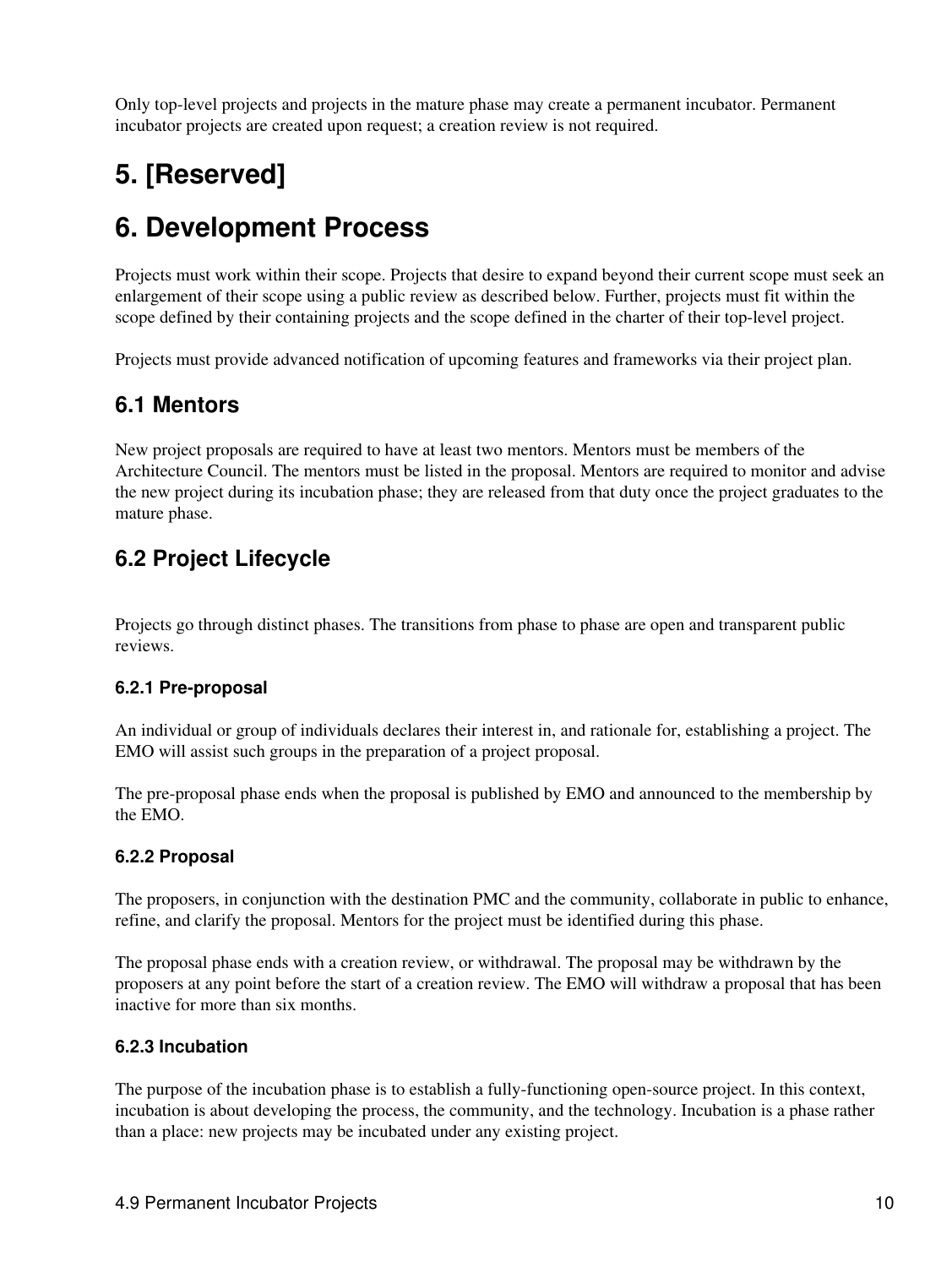- A project in the incubation phase can (and should) make releases;
- Top-level projects skip incubation and are immediately put into the mature phase;
- The incubation phase ends with a graduation review or a termination review.
- Designated permanent incubator projects remain perpetually in the incubation phase; they do not create releases, so no reviews are required.

Many Eclipse projects are proposed and initiated by individuals with extensive and successful software development experience. This document attempts to define a process that is sufficiently flexible to learn from all its participants. At the same time, however, the incubation phase is useful for new projects to learn the community-defined Eclipse-centric open source processes.

Only projects that are properly identified as being in the incubation phase (including designated permanent incubator projects) may use the Parallel IP Process to reduce IP clearance process for new contributions.

### **6.2.4 Mature**

The project team has demonstrated that they are an open-source project with an open and transparent process; an actively involved and growing community; and Eclipse-quality technology. The project is now a mature member of the Eclipse community. Major releases continue to go through release reviews.

### **6.2.5 [Reserved]**

### **6.2.6 Archived**

Projects that become inactive, either through dwindling resources or by reaching their natural conclusion, are archived. Projects can reach their natural conclusion in a number of ways: for example, a project might become so popular that it is absorbed into one of the other major frameworks. Projects are moved to archived status through a termination review.

If there is sufficient community interest in reactivating an archived project, the project can start again with a creation review. As there must be good reasons to have terminated a project, the creation review provides a sufficiently high bar to prove that those reasons are no longer valid.

### **6.3 Reviews**

The Eclipse Development Process is predicated on open and transparent behavior. All major changes to Eclipse projects must be announced and reviewed by the membership-at-large. Major changes include the project phase transitions as well as the introduction or exclusion of significant new technology or capability. It is a clear requirement of this document that members who are monitoring the appropriate media channels (e.g., mailing lists or RSS feeds) not be surprised by the post-facto actions of the projects.

For each review, the project leads prepare documentation for, and receive feedback from, the Eclipse membership.

A review is a fairly comprehensive process. Gathering the material for a review and preparing the documentation is a non-trivial effort, but the introspection offered by this exercise is useful for the project and results are very useful for the entire Eclipse community. In addition, reviews have a specific relationship to the requirements of the Eclipse IP Policy.

All reviews have the same general process: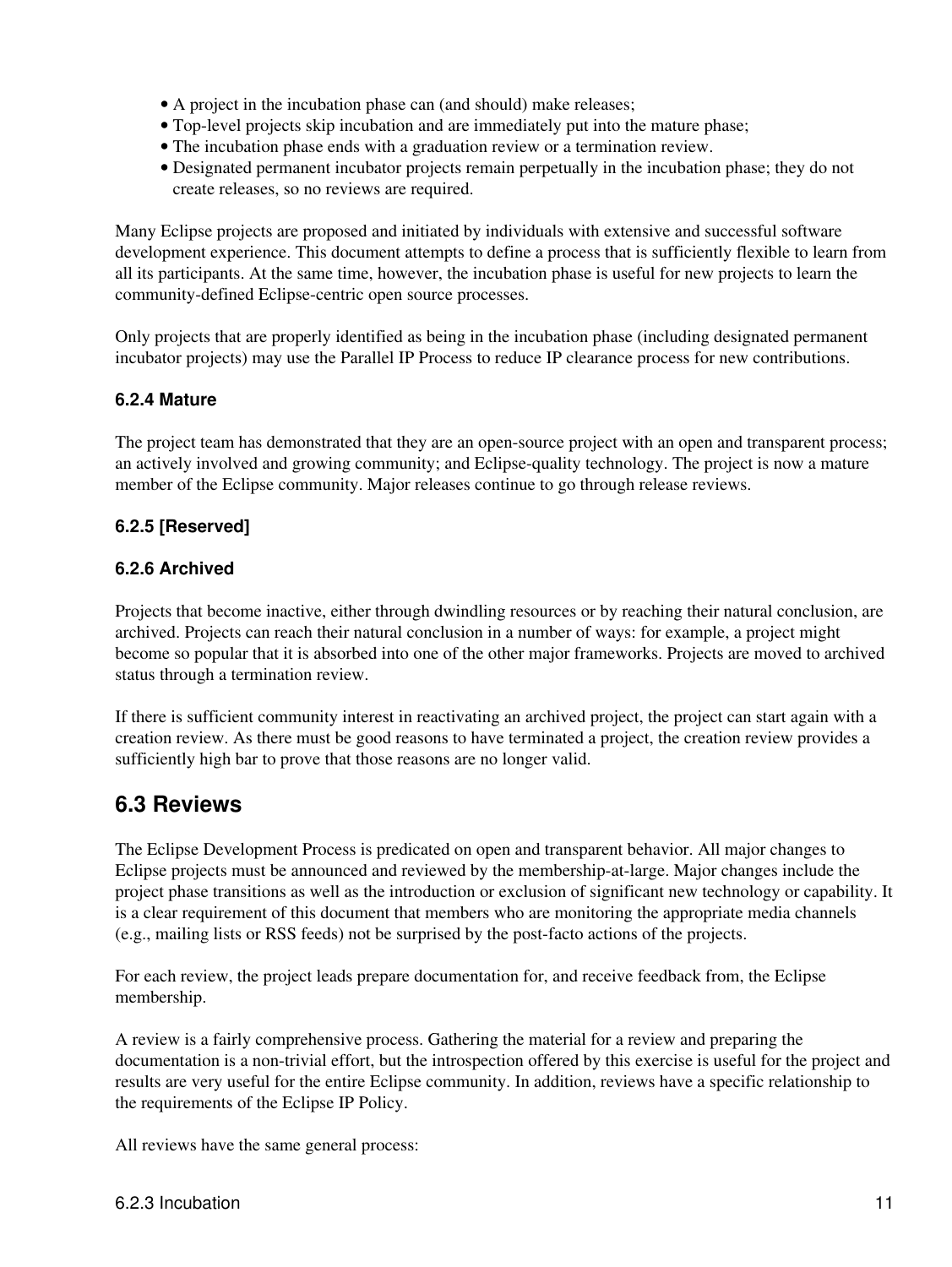- 1. Projects are responsible for initiating the appropriate reviews. However, if a project does not do so and the EMO believes a review is necessary, the EMO may initiate a review on the project's behalf.
- 2. A review then continues with a project lead requesting that the EMO(ED) schedule the review.
- 3. Prior to the start of the review period, a project lead provides the EMO with review documentation.
	- The review documentation material always includes a document that describes the review. ♦ The minimum contents of the document are specified by the individual review types.
	- The review documentation must be available in a format that anyone in the Eclipse ♦ membership can review. PDF and HTML are acceptable single formats.
	- ♦ The review documentation must have a correct copyright statement and license.
	- The review documentation must be *archival quality* . This means that the materials must be ♦ comprehensible and complete on their own without requiring explanation by a human presenter, reference to a wiki, or to other non-archived web pages.
- The EMO announces the review schedule and makes the documentation available to the 4. membership-at-large.

The criteria for the successful completion of each type of review will be documented in writing by the EMO in guidelines made available via an Eclipse Foundation website. Such guidelines will include, but are not limited to the following:

- 1. Clear evidence that the project has vibrant committer, adopter and user communities as appropriate for the type of review.
- 2. Reasonable diversity in its committer population as appropriate for the type of review. Diversity status must be provided not only as number of people/companies, but also in terms of effort provided by those people/companies.
- 3. Documented completion of all required due diligence under the Eclipse IP Policy.
- 4. For graduation and release reviews, the project must have a current project plan, in the format specified by the EMO, available to the community.
- 5. Balanced progress in creating both frameworks and extensible, exemplary tools.
- 6. Showcase the project's quality through project-team chosen metrics and measures, e.g., coupling, cyclomatic complexity, test/code coverage, documentation of extensions points, etc.

The review period is open for no less than one week and usually no more than two weeks of generally accepted business days.

- 1. The review begins with the EMO's posting of the review materials at the start of the review period
- 2. The proper functioning of the Eclipse Development Process is contingent on the active participation of the Eclipse members and committers, especially in reviews, thus each review has an EMO-designated discussion and feedback communication channel: a forum/newgroup, a mailing list, or some other public forum.
- 3. If a committer election is required for a review (for example, for a creation review), then it is held simultaneously with the review period. Thus the election and the review will end at the same time, allowing quick and efficient provisioning of the resulting project.
- The EMO(ED) approves or fails the review based on the public comments, the scope of the project, 4. and the purposes of the Eclipse Foundation as defined in the bylaws.
- 5. The review ends with the announcement of the results in the defined review communication channel (the EMO(ED) will request that the project lead make this announcement).

If any member believes that the EMO has acted incorrectly in approving or failing a review may appeal to the board of directors to review the EMO's decision.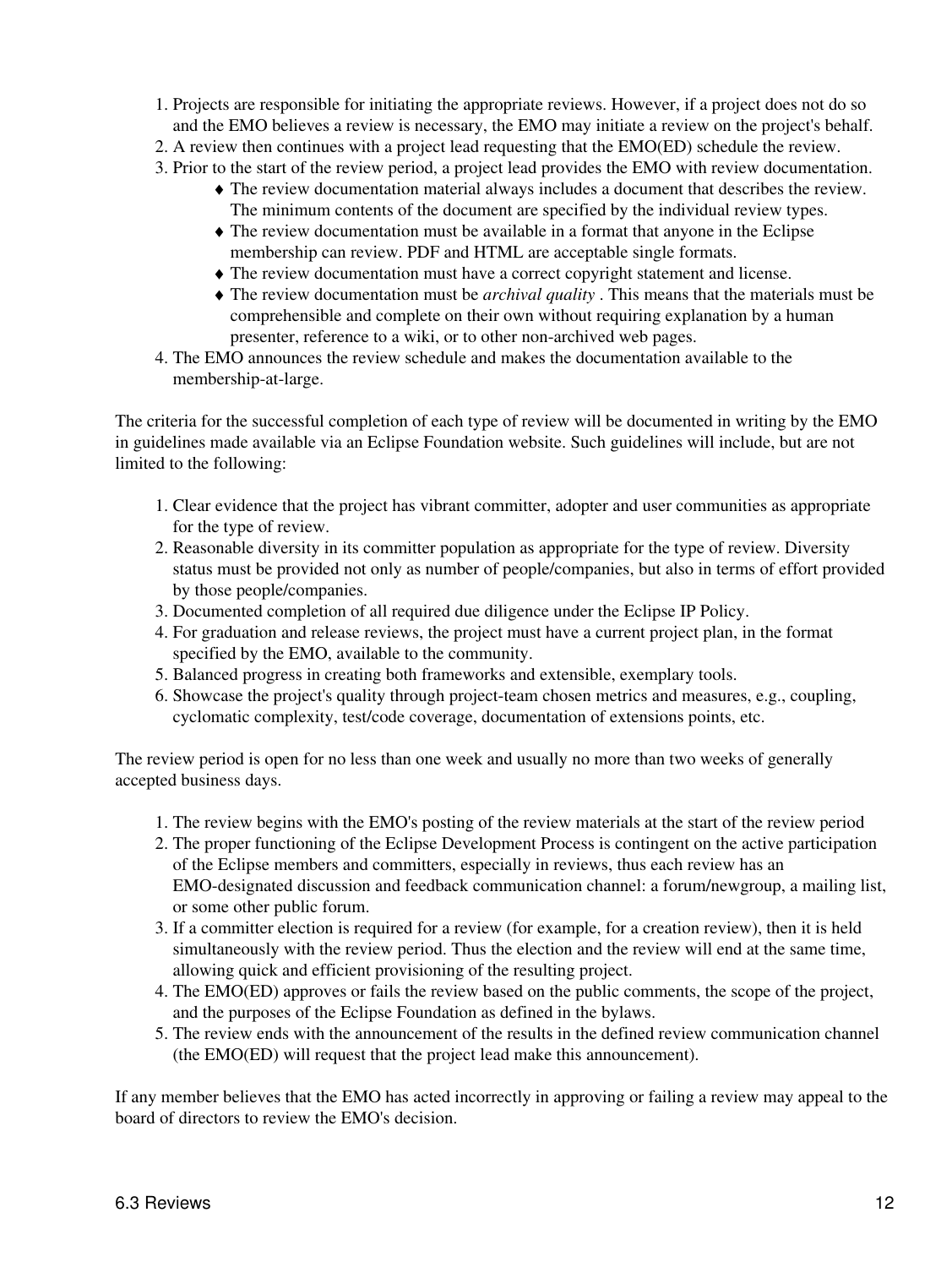#### **6.3.1 Creation Review**

The purpose of the creation review is to assess the community and membership response to the proposal, to verify that appropriate resources are available for the project to achieve its plan, and to serve as a committer election for the project's initial committers. The Eclipse Foundation strives not to be a repository of "code dumps" and thus projects must be sufficiently staffed for forward progress.

The creation review documents must include short nomination bios of the proposed initial committers. These bios should discuss their relationship to, and history with, the incoming code and/or their involvement with the area/technologies covered by the proposal. The goal is to help keep any legacy contributors connected to new project and explain that connection to the current and future Eclipse membership, as well as justify the initial committers' participation in a meritocracy.

#### **6.3.2 Graduation Review**

The purpose of the graduation review is to mark a project's change from the incubation phase to the mature phase.

The graduation review confirms that the project is/has:

- A working and demonstrable code base of sufficiently high quality.
- Active and sufficiently diverse communities appropriate to the size of the graduating code base: adopters, developers, and users.
- Operating fully in the open following the principles and purposes of Eclipse.
- A credit to Eclipse and is functioning well within the larger Eclipse community.

A graduation review is generally combined with a release review.

#### **6.3.3 Release Review**

The purposes of a release review are: to summarize the accomplishments of the release, to verify that the IP Policy has been followed and all approvals have been received, to highlight any remaining quality and/or architectural issues, and to verify that the project is continuing to operate according to the principles and purposes of Eclipse.

#### **6.3.4 [Reserved]**

#### **6.3.5 [Reserved]**

#### **6.3.6 Termination Review**

The purpose of a termination review is to provide a final opportunity for the committers and/or Eclipse membership to discuss the proposed archiving of a Project. The desired outcome is to find sufficient evidence of renewed interest and resources in keeping the project active.

#### **6.3.7 [Reserved]**

#### **6.3.8 Restructuring Review**

The purpose of a restructuring review is to notify the community of significant changes to one or more projects. Examples of "significant changes" include:

#### 6.3.1 Creation Review 13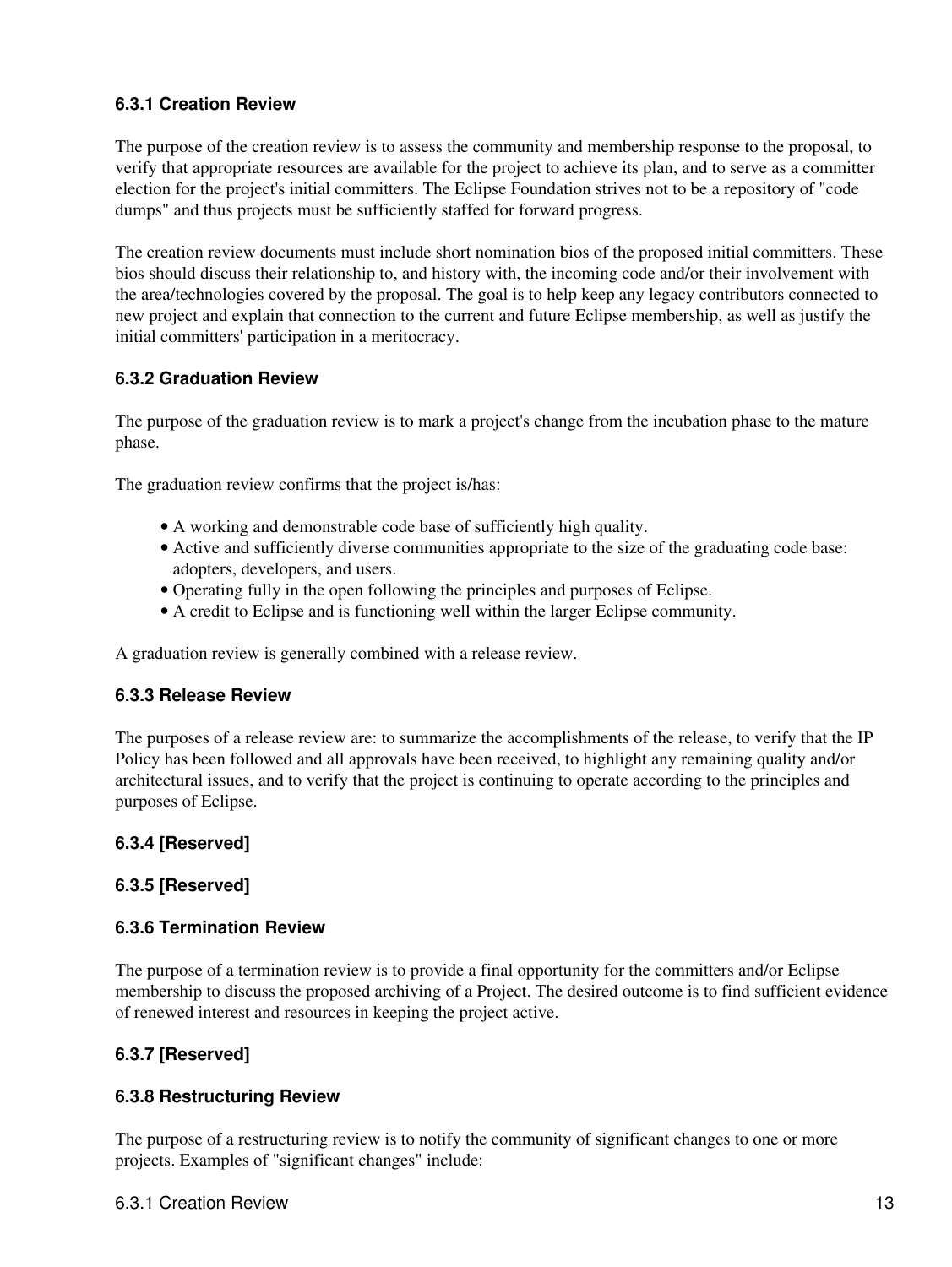- Movement of significant chunks of functionality from one project to another.
- Modification of the project structure, e.g. combining multiple projects into a single project, or decomposing a single project into multiple projects.
- Change of project scope.

#### **6.3.9 Combining Reviews**

Reviews can be combined at the discretion of the PMC and EMO. Multiple projects may participate in a single review. Similarly, multiple review types can be engaged in simultaneously. A parent project may, for example, engage in an aggregated release review involving itself and some or all of its child projects; a consolidated restructuring review may move the code for several projects; or a release review may be combined with a graduation review. When multiple reviews are combined, the review documentation must explicitly state all of the projects and types of reviews involved, and include the required information about each.

It should be noted that the purpose of combining reviews is to better serve the community, rather than to reduce effort on the part of the project (though it is fortunate when it does both). Combining a release and graduation review, or aggregating a release review of a project and several of it's child projects generally makes sense. Combining release reviews for multiple unrelated projects most likely does not.

### **6.4 Releases**

Any project, with exception of permanent incubators, may make a release. A release may include the code from any subset of the project's descendants.

*(Most of this section is borrowed and paraphrased from the excellent Apache Software Foundation Releases FAQ. The Eclipse community has many of the same beliefs about Releases as does the Apache community and their words were already excellent. The Apache Software Foundation Releases FAQ is distributed under the Apache License, Version 2.0.)*

Releases are, by definition, anything that is distributed outside of the committers of a project. If users are being directed to download a build, then that build has been released (modulo the exceptions below). All projects and committers must obey the Eclipse Foundation requirements on approving any release.

*(Exception 1: nightly and integration builds)* During the process of developing software and preparing a release, various nightly and integration builds are made available to the developer community for testing purposes. Do not include any links on the project website, blogs, wikis, etc. that might encourage non-early-adopters to download and use nightly builds, release candidates, or any other similar package (links aimed at early-adopters and the project's developers are both permitted and encouraged). The only people who are supposed to know about such packages are the people following the developer mailing list and thus are aware of the limitations of such builds.

*(Exception 2: milestone and release candidate builds)* Projects are encouraged to use an agile development process including regular milestones (for example, six week milestones). Milestones and release candidates are "almost releases" intended for adoption and testing by early adopters. Projects are allowed to have links on the project website, blogs, wikis, etc. to encourage these outside-the-committer-circle early adopters to download and test the milestones and release candidates, but such communications must include caveats explaining that these are not official releases.

• Milestones are to be labeled  $x$ ,  $y$ Mz, e.g., 2.3M1 (milestone 1 towards version 2.3), 2.3M2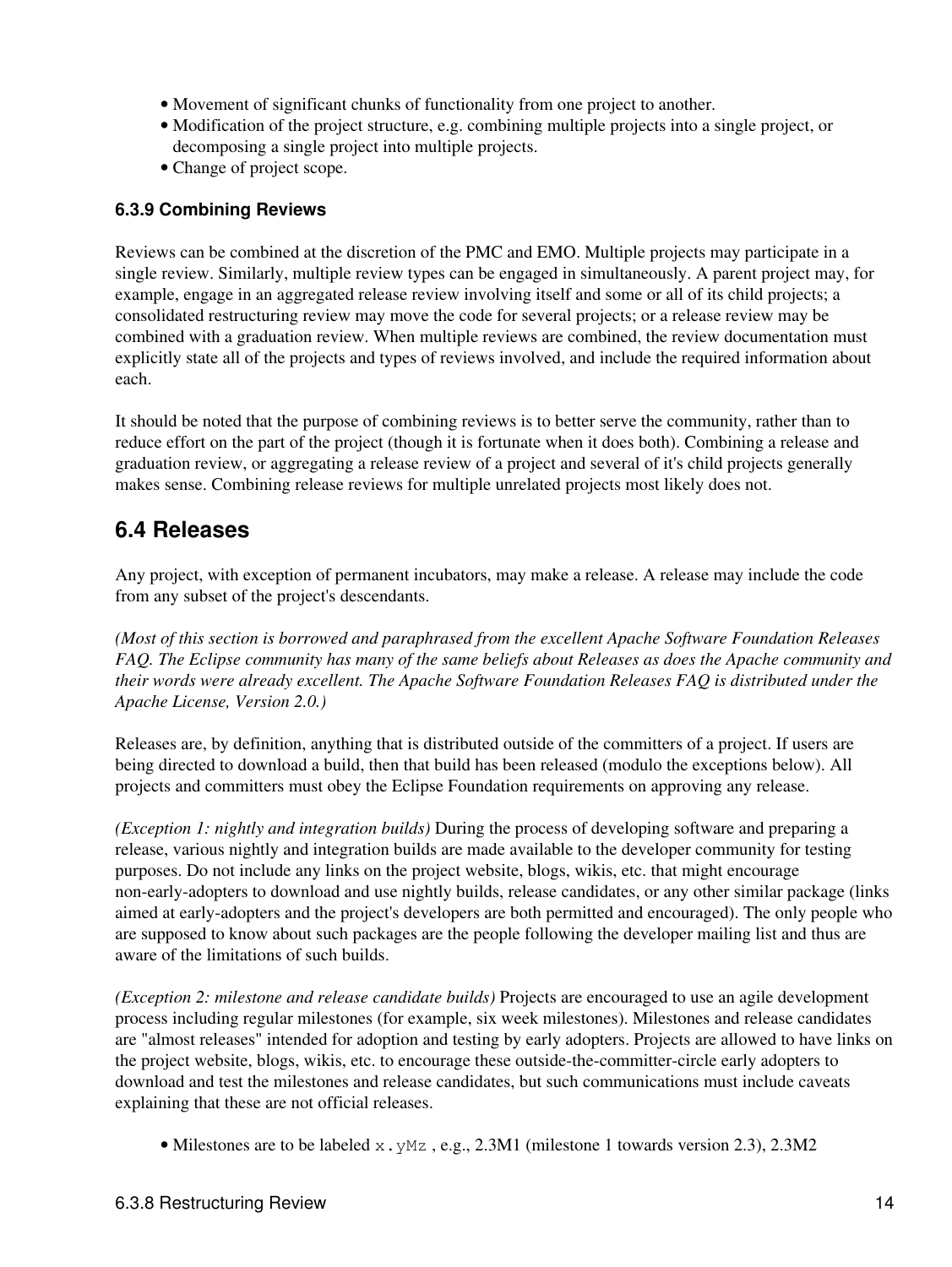(milestone 2 towards version 2.3), etc.

- Release candidates are to be labeled  $x.$  yRCz, e.g., 2.3RC1 (release candidate 1 towards version 2.3).
- Official releases are the only downloads allowed to be labeled with  $x, y$ , e.g., 0.5, 1.0, 2.3, etc.

All official releases must have a successful release review before being made available for download.

*(Exception 3: bug fix releases with no new features)* Bug fix releases (x.y.z, e.g., 2.3.1) with no new features over the base release (e.g., 2.3) are allowed to be released without an additional release review. If a bug fix release contains new features, then the project must have a full release review.

Under no circumstances are builds and milestones to be used as a substitute for doing proper official releases. Proper release management and reviews is a key aspect of Eclipse quality.

Releases for projects in the incubation phase must be labeled to indicate the incubation status of the project.

### **6.5 Grievance Handling**

When a member has a concern about a project, the member will raise that concern with the project's leadership. If the member is not satisfied with the result, the member can raise the concern with the parent project's leadership. The member can continue appeals up the project leadership chain and, if still not satisfied, thence to the EMO, then the executive director, and finally to the board of directors. All appeals and discussions will abide by the guiding principles of being open, transparent, and public.

Member concerns may include:

- Out of scope. It is alleged that a project is exceeding its approved scope.
- Dysfunctional. It is alleged that a project is not functioning correctly or is in violation of one or more requirements of the Eclipse Development Process.
- Contributor appeal. It is alleged that a contributor who desires to be a committer is not being treated fairly.
- Invalid veto. It is alleged that a -1 vote on a review is not in the interests of the project and/or of Eclipse.

A variety of grievance resolutions are available to the EMO up to, and including, rebooting or restarting a project with new Committers and leadership.

## **7. Precedence**

In the event of a conflict between this document and a board of directors-approved project charter, the most recently approved document will take precedence.

## **8. Revisions**

As specified in the bylaws, the EMO is responsible for maintaining this document and all changes must be approved by the board of directors.

Due to the continued evolution of the Eclipse technology, the Eclipse community, and the software marketplace, it is expected that the Eclipse Development Process (this document) will be reviewed and revised on at least an annual basis. The timeline for that review should be chosen so as to incorporate the